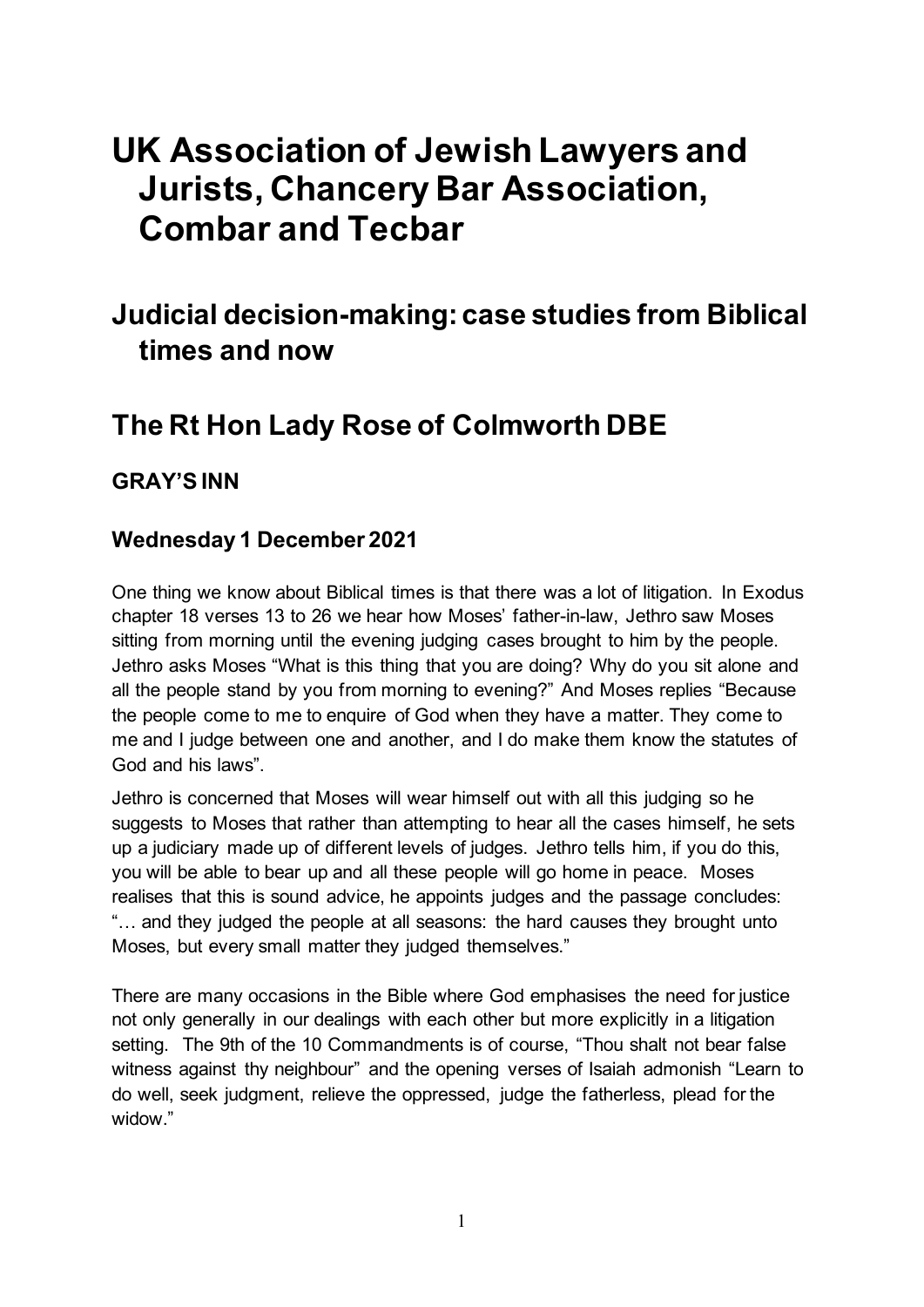But there are also more specific discussions which are directed at what we would now call 'judgecraft' – how judges should conduct hearings and what needs to happen in order for a hearing to be fair.

At the beginning of Deuteronomy, when the Children of Israel arrive at the River Jordan Moses recalls to them how, 40 years earlier he had instructed the judges he had appointed following Jethro's advice. Moses says "I charged your judges at that time saying "Hear the causes between your brothers, and you shall judge rightly between a man and his brother and the stranger that is with him. You shall recognise no face in judgment (meaning you must be unbiased), You shall hear the small as well as the great and you shall have no terror of any man for judgment is God's."

These verses in Deuteronomy sparked a lively discussion among the Rabbis recorded in the Gemara. Rabbi Hanina says that Moses' instruction to the judges "Hear the causes between your brothers and you shall judge," is a warning to a court that it may not hear the statement of one litigant before the other litigant has arrived at the hearing. The Rabbi also says that the instruction is clearly directed by Moses not only at the judges but at the people generally. This shows he said that it is also the litigant's responsibility to make sure that the case is conducted fairly in the presence of both parties – an early example of the obligation on the litigating parties to make sure that the overriding objective is fulfilled.

There was also a recognition very early on in Talmudic times of the value of the process of litigation in resolving a dispute, even for the litigant who loses at the end of the day. In Sanhedrin 7a, Shmuel picks up on Jethro's comment after his advice to Moses that if he sets up a judiciary, "**all** these people shall also go to their place in peace". Shmuel says to Rav Yehuda: "Even the person who loses the case should go happily on his way because if justice is served, all the litigants, not only those who emerge victorious, can leave in peace".

With that goal ringing in our ears, I want to focus on two biblical accounts of what we would recognise as litigation and compare the process of deciding them with the process of judicial decision making today.

The first is the account of the inheritance dispute involving the daughters of Zelophehad in the Book of Numbers Chapter 27 verses 1 onwards. The story is told in two parts and both have interesting parallels to judicial decision making today.

For those of you who don't instantly have that Chapter to mind, let me recap the story. In the first instalment, the daughters of Zelophehad come to Moses. The passage opens by describing how they stood before Moses and before Eleazar the priest, and before the chieftains and all the community at the entrance of the tent of meeting. The daughters say that their father died in the wilderness leaving no sons, only the five daughters. They want to know if they, the daughters, should inherit their father's land or whether the land should pass to their father's brothers. The passage continues: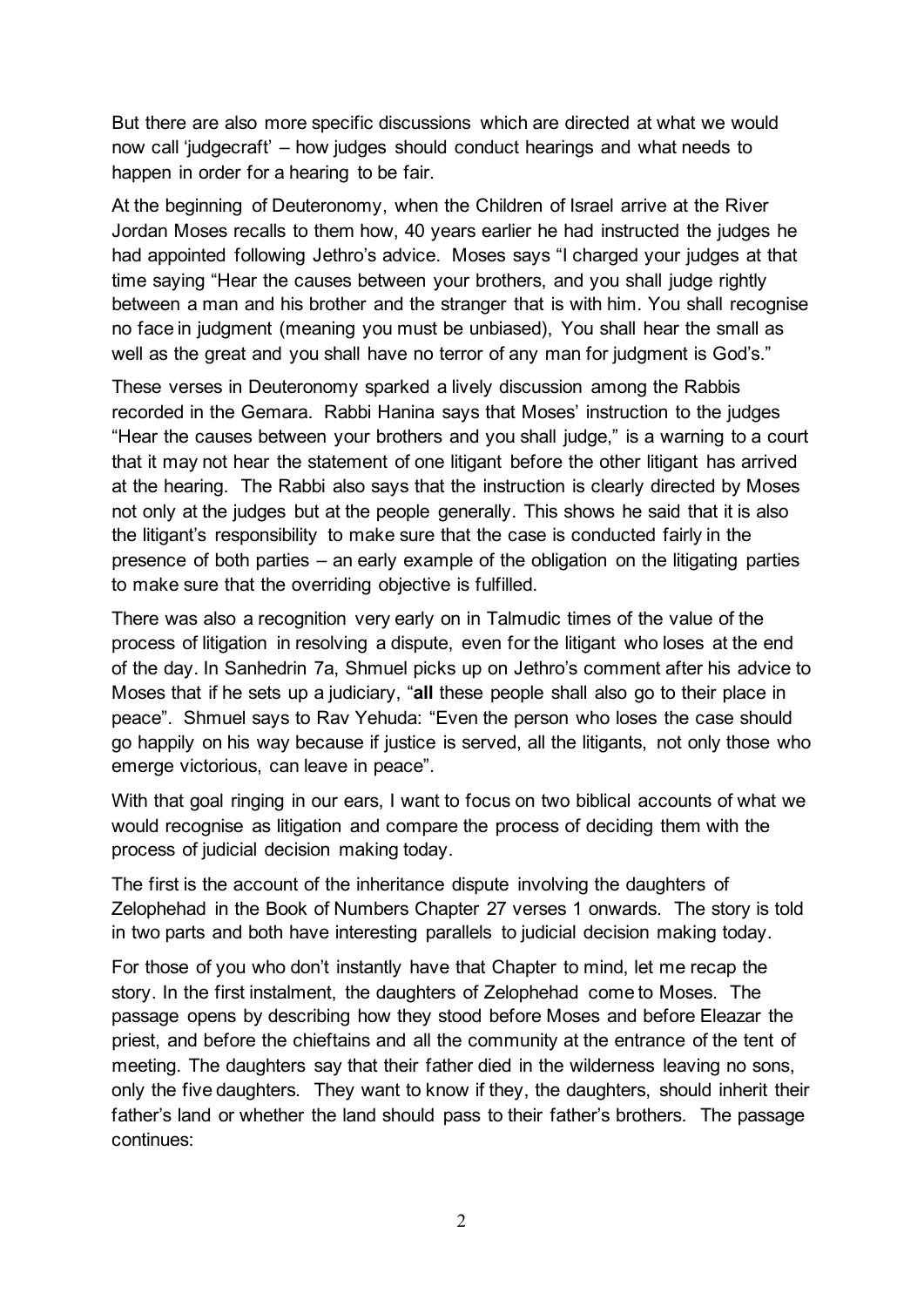And Moses brought their cause before the Eternal One. And the Eternal One said to Moses, saying, "The daughters of Zelophehad speak right: thou shalt surely give them a possession of an inheritance among their father's brethren; and thou shalt cause the inheritance of their father to pass unto them."

So far so straightforward. But, as I said, there is a sequel a couple of weeks later in Numbers Chapter 36. Something happens which strikes fear into the heart of every judge. What happens is that after Moses has delivered his ruling, a consequence of the ruling becomes apparent that no one had thought about at the time. The family of Zelophehad come back to Moses and point out how the ruling interacts with another rule which was that when a woman marries, all her property becomes that of her husband. If the daughters of Zelophehad inherit their father's land as Moses had held they should, and then they marry men from other tribes of Israel, the land will go to their husbands' tribes and will be lost forever to the tribe to which they and their father belonged. Moses decides that the uncles have a good point. He tweaks his earlier ruling so that the daughters still inherit the land but they must only marry within the clan of their father's tribe. The passage then closes with Moses saying that every daughter inheriting an estate from the tribes of Israel shall become wife to someone from the clan of her father's tribe.

Let me pick out a few points from this account and draw some parallels with modern day decision making.

The first point to make is that it is always very clear in the story that Moses recognises the nature of the question he is being asked to decide at both the first and the second stage of the dispute about Zelophehad's inheritance. The question he is being asked to decide is not: should the daughters of Zelophehad inherit their father's land? What he is being asked to decide is a very different question. It is the question: when a man dies with only daughters and no sons, should his daughters inherit his land or should his brothers inherit? The reason why that is a very different question is that it is a pure question of law. It does not depend on the merits or demerits of the daughters or on how close or not they were to their father. This is made explicit at the end of the second part of the account when Moses gives his ruling about the need for them only to marry within their tribe. Moses does not stop at saying that the daughters of Zelophehad must marry within the tribe. He goes on to re-express the ruling as a general principle: "Every daughter inheriting an estate from the tribes of the Israelites shall become wife to someone from the clan of her father's tribe." So this is the essence of the judicial ruling – it does not just determine the dispute before the judge but it sets the rule for people in the same situation.

We have all been reminded of the importance of legal rulings arising from case law in the judgment of the Supreme Court in the *UNISON* case.[1](#page-8-0) That case held that the regulations setting fees for bringing a claim in the employment tribunal were ultra vires. Lord Reed described in his judgment the impact assessment document that had been published by the Government in May 2012. This is the document in which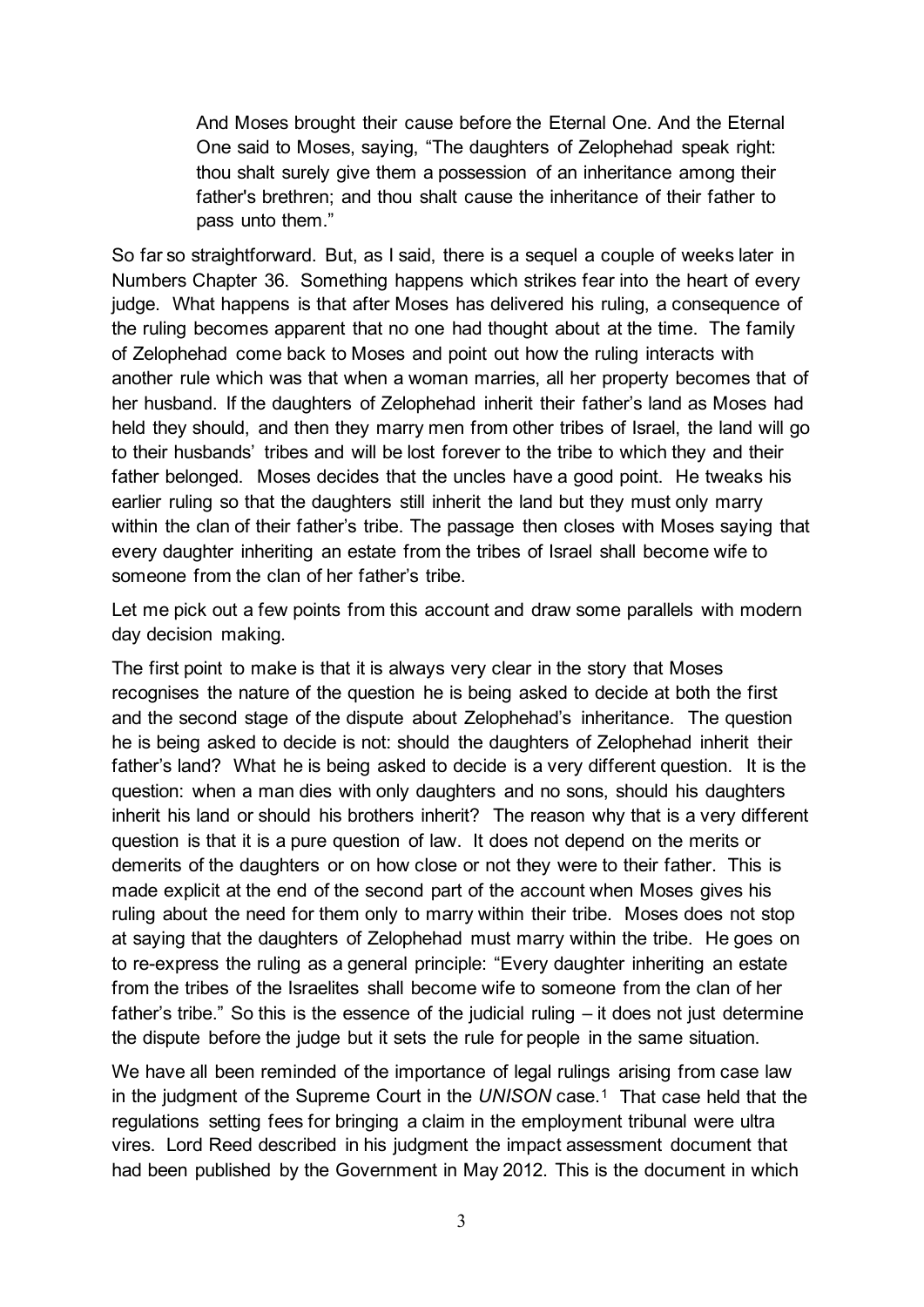the Government sets out what it believes is the proper balance in terms of paying for the tribunal service between what the parties are required to contribute by way of tribunal fees and what the taxpayer should contribute through general taxation. In setting out the assumptions on which that balance was based, the Government had said in its impact assessment that there are "no positive externalities for society from the consumption of tribunal services by litigants". In other words, the impact assessment said, the use of employment tribunals does not lead to any gains to society beyond the gains that are enjoyed by the consumers who use the tribunals and the people who get paid to provide the tribunal services. It was therefore fair the Government said that the parties should pay a greater share through higher fees and the share paid by general taxation should be less.

The Supreme Court disagreed, as I think Moses would have disagreed. As Lord Reed said, access to the courts is not of value only to the particular individuals involved. That is most obviously true of cases which establish principles of general importance. When, for example, Mrs Donoghue won her appeal to the House of Lords in *Donoghue v Stevenson* in 1932 the decision established that producers of consumer goods are under a duty to take care for the health and safety of the consumers of those goods. This was one of the most important developments in the law of this country in the 20th century. To say that it was of no value to anyone other than Mrs Donoghue and the lawyers and judges who were paid to be involved in the case would be absurd*.* 

As Lord Reed said, "Every day in the courts and tribunals of this country, the names of people who brought cases in the past live on as shorthand for the legal rules and principles which their cases established. Their cases form the basis of the advice given to those whose cases are now before the courts, or who need to be advised as to the basis on which their claim might fairly be settled, or who need to be advised that their case is hopeless". He pointed out that the written case lodged on behalf of the Lord Chancellor in the appeal before the Court itself cited over 60 cases, each of which bears the name of the individual involved, and each of which is relied on as establishing a legal proposition. The Lord Chancellor's own use of these materials refute the idea that taxpayers derive no benefit from the cases brought by other people.

I don't know if the children of Israel later referred to "the rule in *Zelophehad*" when sorting out their inheritance disputes. But I like to think those plucky daughters did live on in the same way as Mrs Donoghue.

The case of the daughters has particular interest to me because as a High Court Judge in the Chancery Division, I heard a number of difficult inheritance disputes. The case that made me lose more sleep than I think any other case I have heard so far in my judicial career was the case of *re the Henry Hand Will Trust*.[2](#page-8-1) The parties to the case were two sets of cousins. The claimants were the adopted children of Kenneth Hand who had died. Part of his estate was property which he had held under a trust created by a will made by his grandfather in 1946. A clause in that will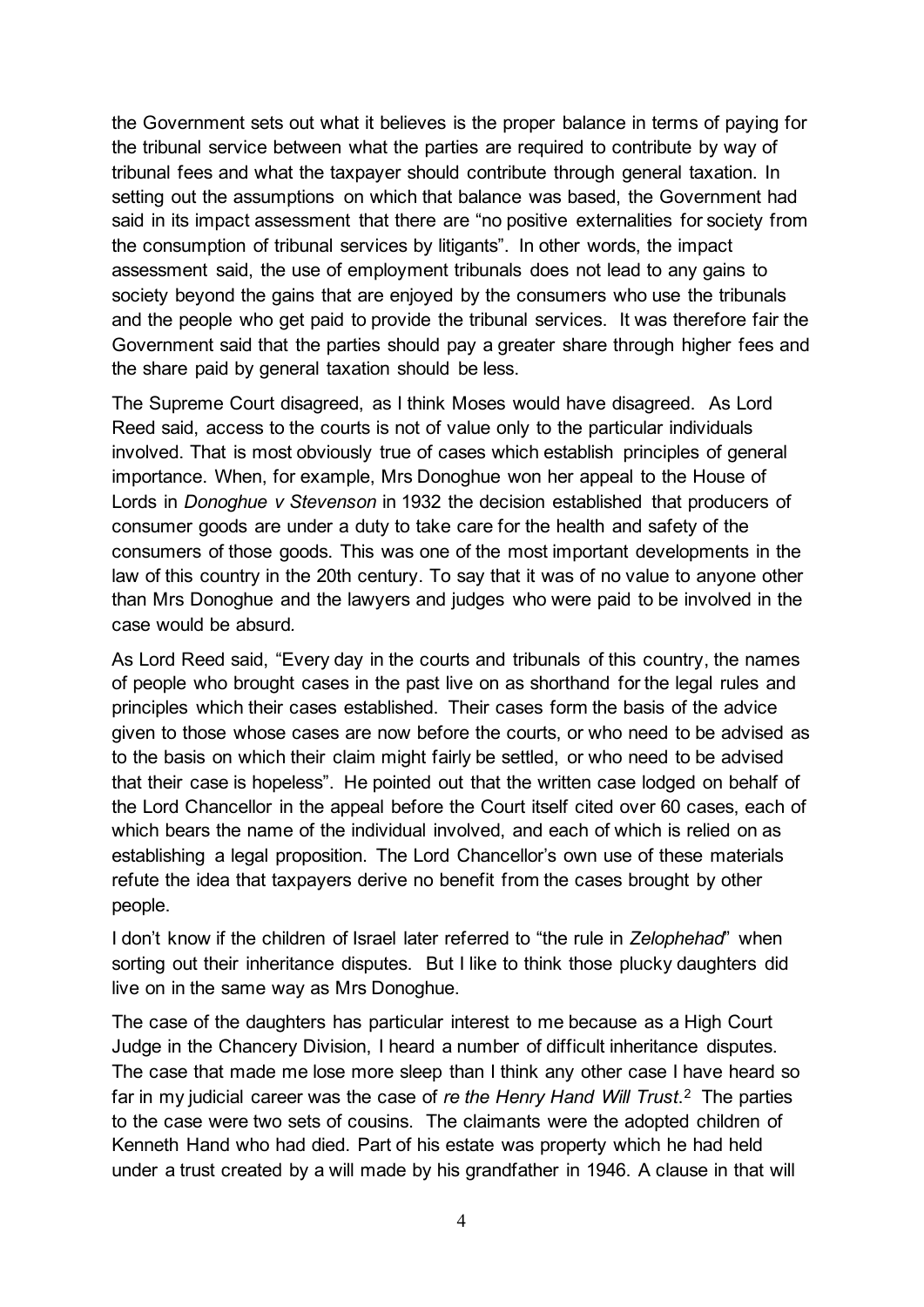left the grandfather's property to "the child or children" of later generations. At the time the will was made in 1946, legislation dealing with adoption meant that where a will referred to children that must be interpreted as not including adopted children. That was because the general adoption regime at that time regarded adopted children as remaining legally the children of their natural parents and not legally becoming the children of their adoptive parents.

Later legislation completely turned this around so that adopted children are now treated exclusively as the children of their adoptive parents. But in all the later statutes dealing with adoption there was tucked away in a Schedule a saving provision which provided that the new legislation did not affect any will or instrument drawn up before the changes came into effect.

It was therefore clear, and accepted by the adopted children of Kenneth Hand, that under English domestic law, they could not inherit the part of their father's estate that had come to him under the will – their father would have to be treated as having died without any children and their cousins would inherit their share. However, Kenneth's adopted children relied on their rights under Article 8 ECHR and s 3 of the Human Rights Act 1998 to read down the legislation to override this discriminatory provision.

There were some features about the case that are similar to the points raised by the daughters of Zelophehad. The first was at the hearing before me in the *Hand* case, the adopted children and their cousins provided witness statements and gave evidence about how well or badly the adopted children had been integrated into family life from their childhood onwards. There was evidence about how many holidays they had spent with the family, how often they wrote to their parents, how involved they had been in family get-togethers and so forth. I held that that was all irrelevant. To say that the right of adopted children to inherit their parents' property was dependent on them being good children would itself be discriminatory given that natural children do not have to establish any such relationship in order to inherit. In ancient times, as now, inheritance outside the terms of a will does not depend on the closeness of the emotional bond between the generations but only on the blood relation. Moses does not therefore distinguish between the five daughters on the basis of how many times they invited their father to Friday night dinner, nor does he compare how many Seder nights they spent with him as compared with their uncles.

More importantly, the *Henry Hand* case also shared another similarity with the case of the daughters of Zelophehad in that I had in effect to hear it twice. The case turned on whether the claimants' reliance on the Human Rights Act to override the domestic saving provision was ruled out because it would amount to a retrospective application of that Act – the Act came into force only in 2000 and the will was made in 1946. At the first hearing both parties relied on an earlier High Court judgment on a similar point. In that case, the judge had held that in deciding whether to apply the Human Rights Act retrospectively, the court can strike a balance having regard to all the circumstances of the case and conclude whether it would be fair to apply the statute retrospectively in the particular case.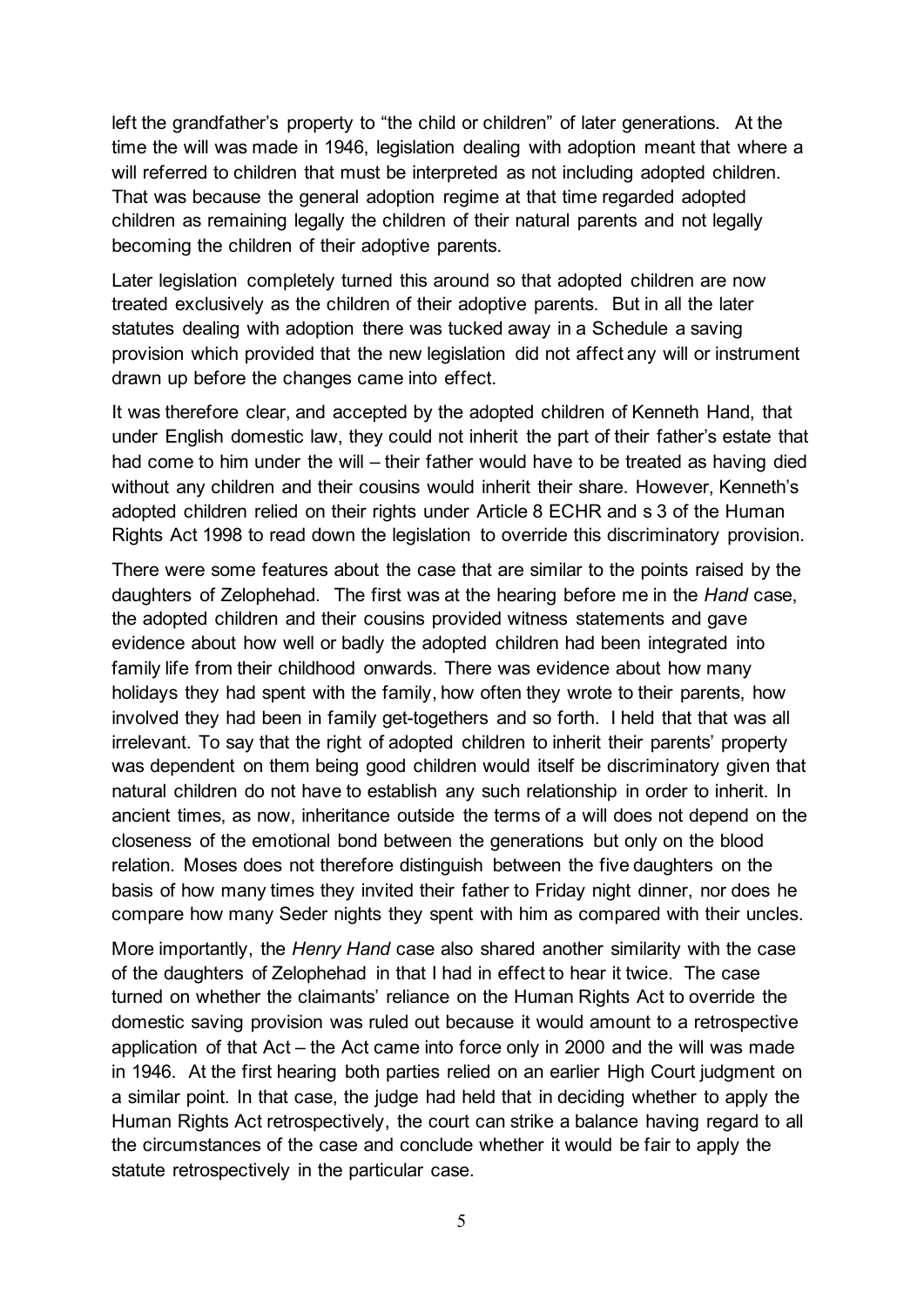At the first hearing before me, the parties therefore argued the case on how I should strike that evaluative assessment having regard to the features in the case they pointed to as favouring their clients. In the course of preparing my judgment, however, I came to the conclusion that that earlier High Court approach was wrong and it was not really a balancing exercise at all. The Human Rights Act either does or does not apply retrospectively and the House of Lords had held in *Wilson v First County Trust* that it does not.[3](#page-8-2)

I therefore wrote to the parties and have them back for a second hearing to reargue the case. In the end I held that there had been a breach of the adopted cousins' Convention rights and that reading down the adoption legislation would not amount to an impermissible retrospective application of the Act. The point at which it became relevant to decide whether Kenneth Hand had any children was when he died, not when the will was originally drafted. He had died only in 2008 once the Act was in force.

Let me turn to another important similarity between the precedent setting nature of Moses' ruling on the daughters of Zelophehad with present day litigation. One striking feature of the scene setting at the start of the first episode in the Book of Numbers is that the author emphasises the daughters put their case not just to Moses in his tent but in front of everyone. The daughters, the Bible says, stood before Moses, and before Eleazar the priest, and before the princes and all the congregation. The fact that justice is dispensed in public and not just in a private conversation is important. Similarly, today there are only very limited circumstances in which hearings can take place in private – usually where children are involved or where there are issues of national security.

This point arose in another inheritance case that I dealt with. This was an application to the High Court for the approval of a variation of a valuable trust fund comprising a large portfolio of property in Central London. In court before me were five counsel appearing on behalf of various groups of descendants, including children as yet unborn, affected by the proposed variation which was being carried out for tax reasons. I had no problem with approving the variation. The problem came with their request that their names all be anonymised in the judgment and that I should order that the court file be closed to public access. I did not see why it should all be secret – people's tax affairs are a legitimate matter of public interest.

However, all the counsel were urging me very strongly to make the order. There was no one in front of me putting forward arguments as to why the anonymising order should not be made. Nonetheless it was of course a matter for my discretion and I refused to make the order. After giving them permission to appeal, I wrote to the then Master of the Rolls alerting him to the case and suggesting the Court might like to give directions to make sure that there was someone there when the appeal came on to put the other side of the case. The Court of Appeal then directed the appellants to give notice of the appeal to the Press Association Injunctions Alert Service. This is a commercial service operated by the Press Association subscribed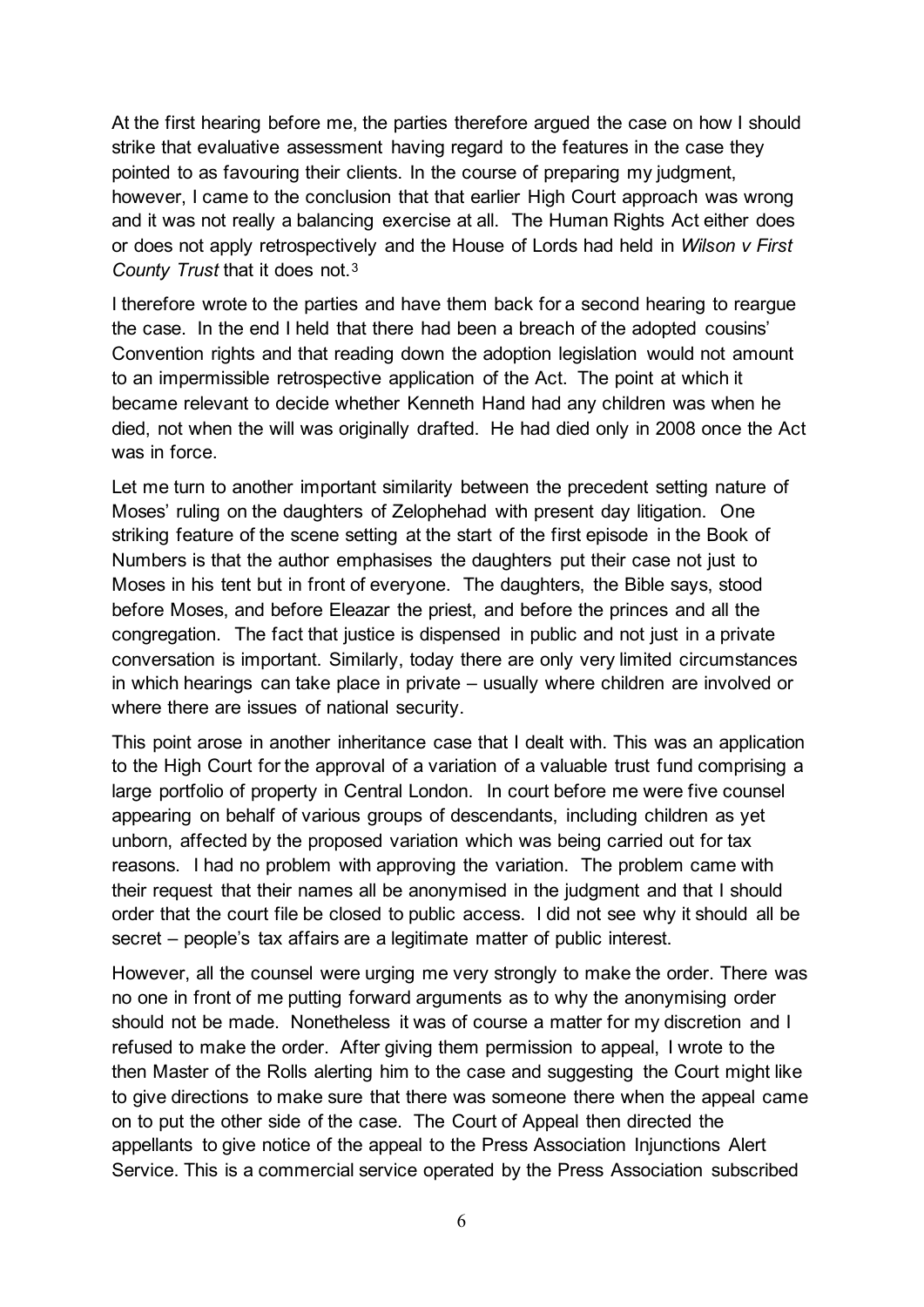to by the national media organisations. It can be used to notify them of an intention to apply for an order that may affect their rights under article 10 of the Human Rights Convention by prohibiting or restricting the reporting of legal proceedings. The Court of Appeal also invited the Attorney General to appoint an advocate to the Court to help on two particular issues.

By the time the matter came before the Court of Appeal a number of media organisations had intervened with the permission of the Court including the BBC, ITN, Times Newspapers Ltd and the Press Association.

The Court largely upheld my decision that there was no justification for blanket anonymity but granted more limited protection for the child beneficiaries.[4](#page-8-3) The Court stressed that the principle of open justice had long been considered to be of the utmost importance. It is necessary because the public nature of the proceedings deters inappropriate behaviour on the part of the court. It also maintains the public's confidence in the administration of justice. It enables the public to know that justice is being administered impartially. It can result in evidence becoming available which would not become available if the proceedings were conducted behind closed doors or with one or more of the parties' or witnesses' identity concealed. It makes uninformed and inaccurate comment about the proceedings less likely. The courts must be vigilant when asked to make incremental incursions into the general principle of open justice, which was what the court was being asked to sanction here.

Let me turn now to perhaps the most famous judgment delivered in the Tanakh – the judgment of King Solomon in the First Book of Kings Chapter 3. The story is of two women who come before Solomon each claiming that she is the mother of the living newborn boy and that the other is the mother of a dead newborn boy. When Solomon commands that the baby be cut in two and shared between them, the real mother reveals herself by begging the king to spare the child even if it means giving him up to the other woman. This of course is a very different kind of case from the daughters of Zelophehad. There is no legal principle involved, the judge's task is simply to work out which of the parties is telling the truth and which is not.

One remarkable feature of the story is that whereas Moses asked God directly what the answer was to his case, the passage does not describe Solomon as asking directly for God's guidance to help him to work out which of the women to believe. Solomon resolves the case of the two women using his own wits and, importantly his understanding of human nature rather than relying on some supernatural element or intervention. Elsewhere in the Bible there are descriptions of the kind of trial by ordeal that we are familiar with from the Middle Ages - or from Monty Python sketches. One odd example is at the start of the Book of Numbers with the Sotah Ritual. This occurs when a man has a fit of jealousy and suspects his wife of infidelity. There is a complicated ritual that she has to undergo where some sacred water is put in an earthen vessel, some earth from the floor of the Tabernacle is added to it plus some curses are written down and then rubbed off into the water. She has to drink the water. If she is indeed guilty of infidelity, her belly will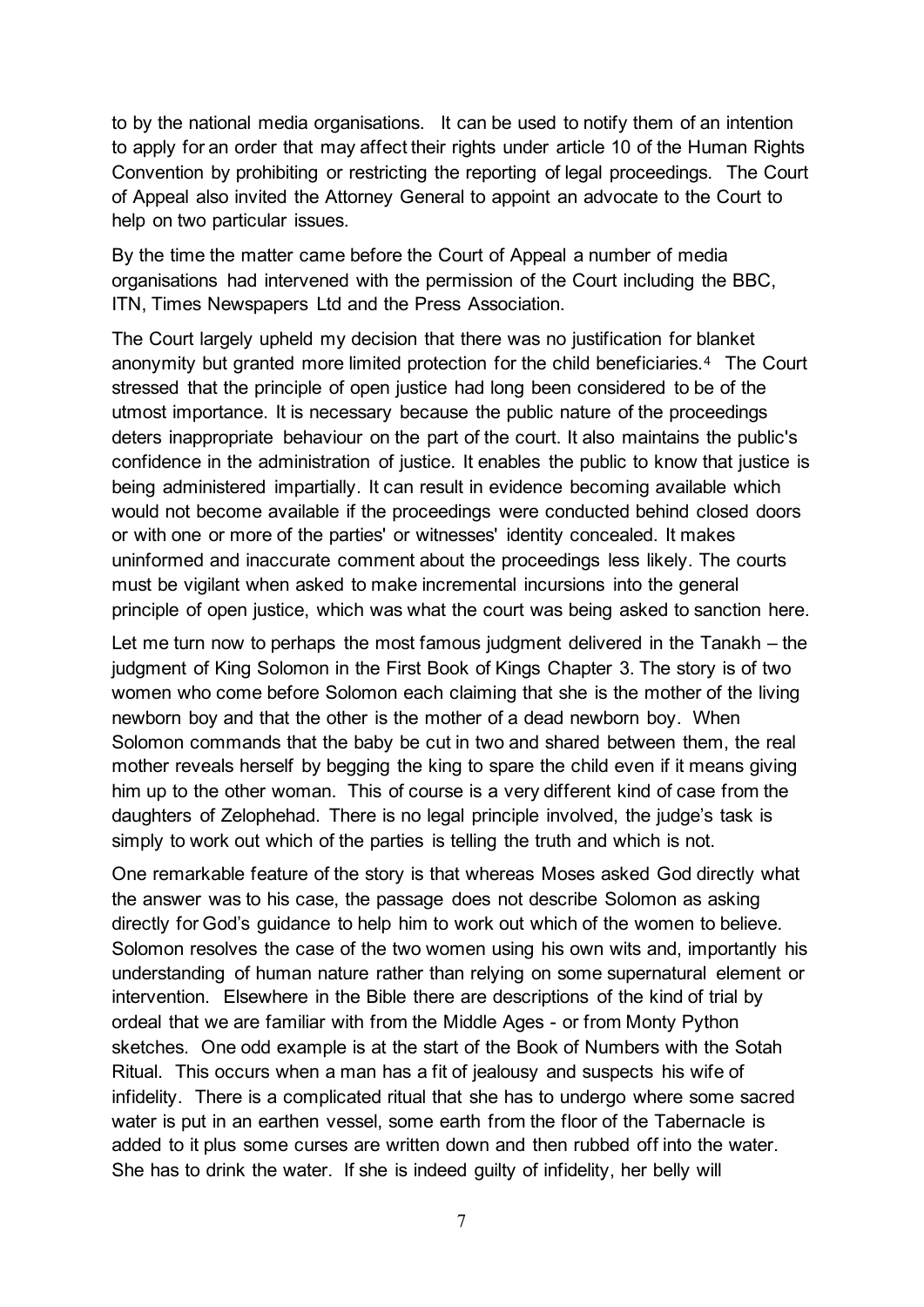immediately distend, and her thighs shall sag. But if she is not harmed from drinking the water, that shows that she is not guilty and all is well – though I suspect that relations between her and her husband might be a little frosty for some time after.

All rather strange. But I take heart from the fact that the authors of the Bible and the people who devised the Sotah ritual, specified that the results should be that way round. I like to think that they realised that in fact it was very unlikely that drinking the water disgusting though it might be, would lead to the particular horrible consequences they describe. It was more likely, regardless of whether the wife had in fact strayed, that her husband's jealousy would be disproved. It is rather better in that respect than the old medieval way of establishing whether a suspect was a witch. A rope was tied around the waist of the accused and she was thrown into a river or deep pond. If she floated, it was deemed that she was a witch in league with the devil, rejecting the baptismal water. If she sank, she was innocent but unfortunately dead.

Today there is still a large dose of ritual involved court proceedings, not only in the robes we wear but in the oaths that are sworn during proceedings. I noticed particularly when I was sitting in the Crown Court as a recorder how, at the moments of greatest tension during the criminal trial, there is some oath or form of archaic language used. The words sound as if they have been handed down to us from ancient times though like most of these things they were probably invented by the Victorians. For example, after the speeches and the summing up, when the jury is sent out to deliberate, the jury bailiff swears or affirms that "I will keep this jury in some private and convenient place, I will not suffer any person to speak to them nor will I speak to them myself concerning the trial this day unless it be to ask them if they are agreed upon their verdict". That is not how we usually talk but the element of other worldliness that it brings somehow suits the solemnity of the moment for both the defendant and the jurors. It also has a ritualistic element that emphasises that that the jury bailiff is not there as an ordinary person but is taking on an important and time honoured task.

As far as deciding who is telling the truth in the witness box, judges do have to rely on our wits and our understanding of human nature though we have rather more documentary evidence and DNA evidence available to us than Solomon did. I am aware of one instance though where a bit of a Solomonic trick was played to reveal a dishonest witness, though the trick was played by counsel rather than by the judge. In *BskyB v HB Enterprises*<sup>[5](#page-8-4)</sup> the key factual witness for the Defendant was a Mr Galloway. In his witness statement he said that he had an MBA degree from Concordia College based in St Johns in the US Virgin Islands. He gave detailed evidence about his course of study at Concordia College, the length and frequency of classes he had attended and a project he had worked on mainly at a facility set up on the campus called the Coca Cola Building. For some reason, someone on the opposing side smelled a rat and a solicitor from Herbert Smith was promptly dispatched to the US Virgin Islands. It later transpired that, according to the